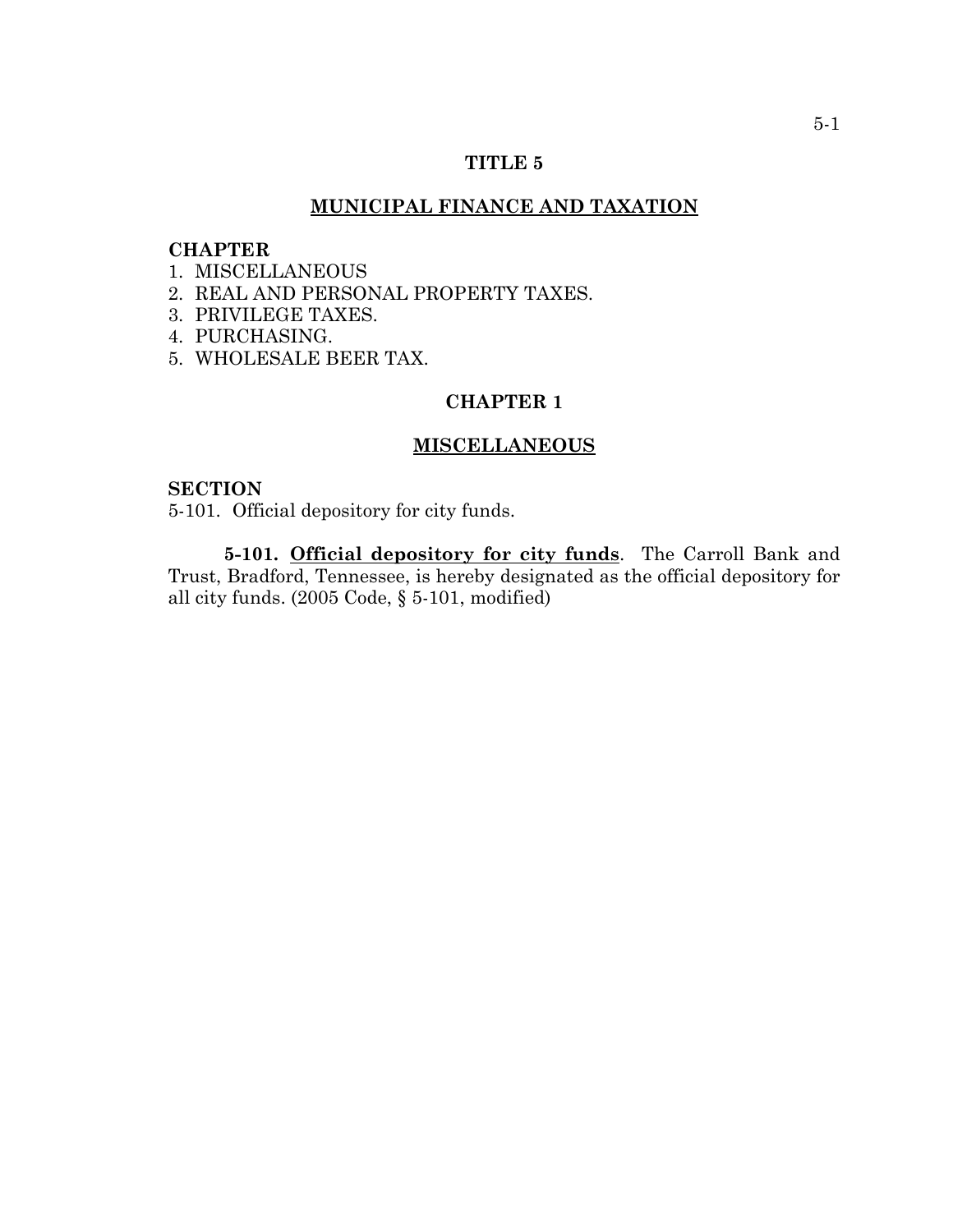# **REAL AND PERSONAL PROPERTY TAXES**<sup>1</sup>

#### **SECTION**

5-201. When due and payable. 5-202. When delinquent; penalty and interest.

**5-201.** When due and payable.<sup>2</sup> Taxes levied by the city/town against real and personal property shall become due and payable annually on the first Monday of October of the year for which levied.

**5-202. When delinquent--penalty and interest**. 3 All real property taxes shall become delinquent on and after the first day of March next after they become due and payable and shall thereupon be subject to such penalty and interest as is authorized and prescribed by the state law for delinquent county real property taxes.<sup>4</sup>

 <sup>1</sup> Charter reference Taxation: art. IX, §§ 1 and 3.

2 State law references

*Tennessee Code Annotated*, §§ 67-1-701, 67-1-702 and 67-1-801, read together, permit a municipality to collect its own property taxes if its charter authorizes it to do so, or to turn over the collection of its property taxes to the county trustee. If a municipality collects its own property taxes, tax due and delinquency dates are as prescribed by the charter; if the county trustee collects them, the tax due date is the first Monday in October, and the delinquency date is the following March 1.

3 Charter and state law reference

*Tennessee Code Annotated*, § 67-5-2010(b) provides that if the county trustee collects the municipality's property taxes, a penalty of one half of one percent (1/2 of 1%) and interest of one percent (1%) shall be added on the first day of March, following the tax due date and on the first day of each succeeding month.

4 Charter and state law references

A municipality has the option of collecting delinquent property taxes any one (1) of three (3) ways:

(1) Under the provisions of its charter for the collection of delinquent property taxes.

(continued...)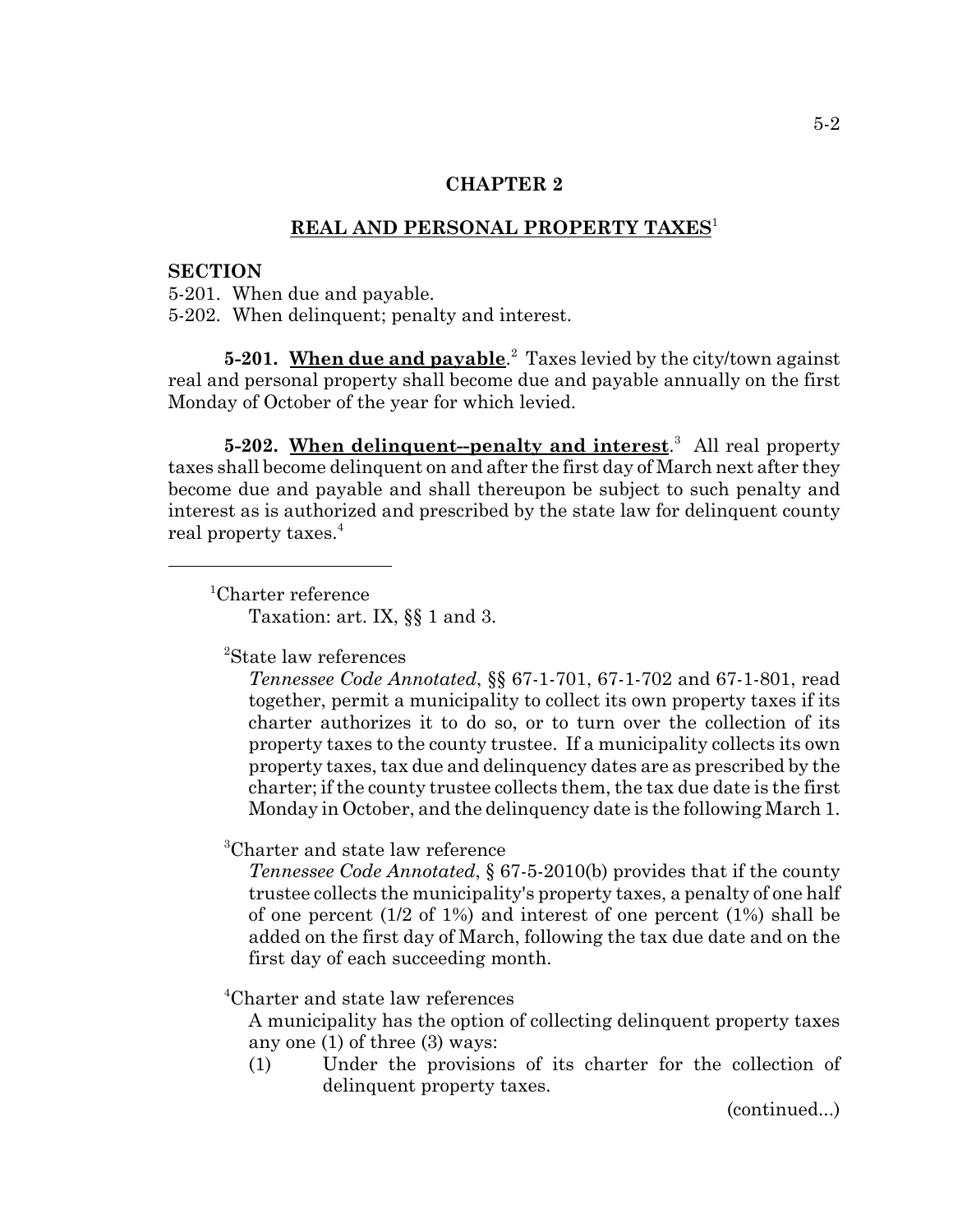# **PRIVILEGE TAXES**

#### **SECTION**

5-301. Tax levied. 5-302. License required.

**5-301. Tax levied**. Except as otherwise specifically provided in this code, there is hereby levied on all vocations, occupations, and businesses declared by the general laws of the state to be privileges taxable by municipalities, an annual privilege tax in the maximum amount allowed by state laws. The taxes provided for in the state's Business Tax Act (*Tennessee Code Annotated*, §§ 67-4-701, *et seq.*) are hereby expressly enacted, ordained, and levied on the businesses, business activities, vocations, and occupations carried on within the municipality at the rates and in the manner prescribed by the Act. (2005 Code, § 5-301)

**5-302. License required**. No person shall exercise any such privilege within the municipality without a currently effective privilege license, which shall be issued by the recorder to each applicant therefor upon the applicant's compliance with all regulatory provisions in this code and payment of the appropriate privilege tax. Violations of this section shall be punished under the general penalty provisions of this code of ordinances. (2005 Code, § 5-302)

<sup>(...</sup>continued)

<sup>(2)</sup> Under *Tennessee Code Annotated*, §§ 6-55-201 to 6-55-206.

<sup>(3)</sup> By the county trustee under *Tennessee Code Annotated*, § 67-5-2005.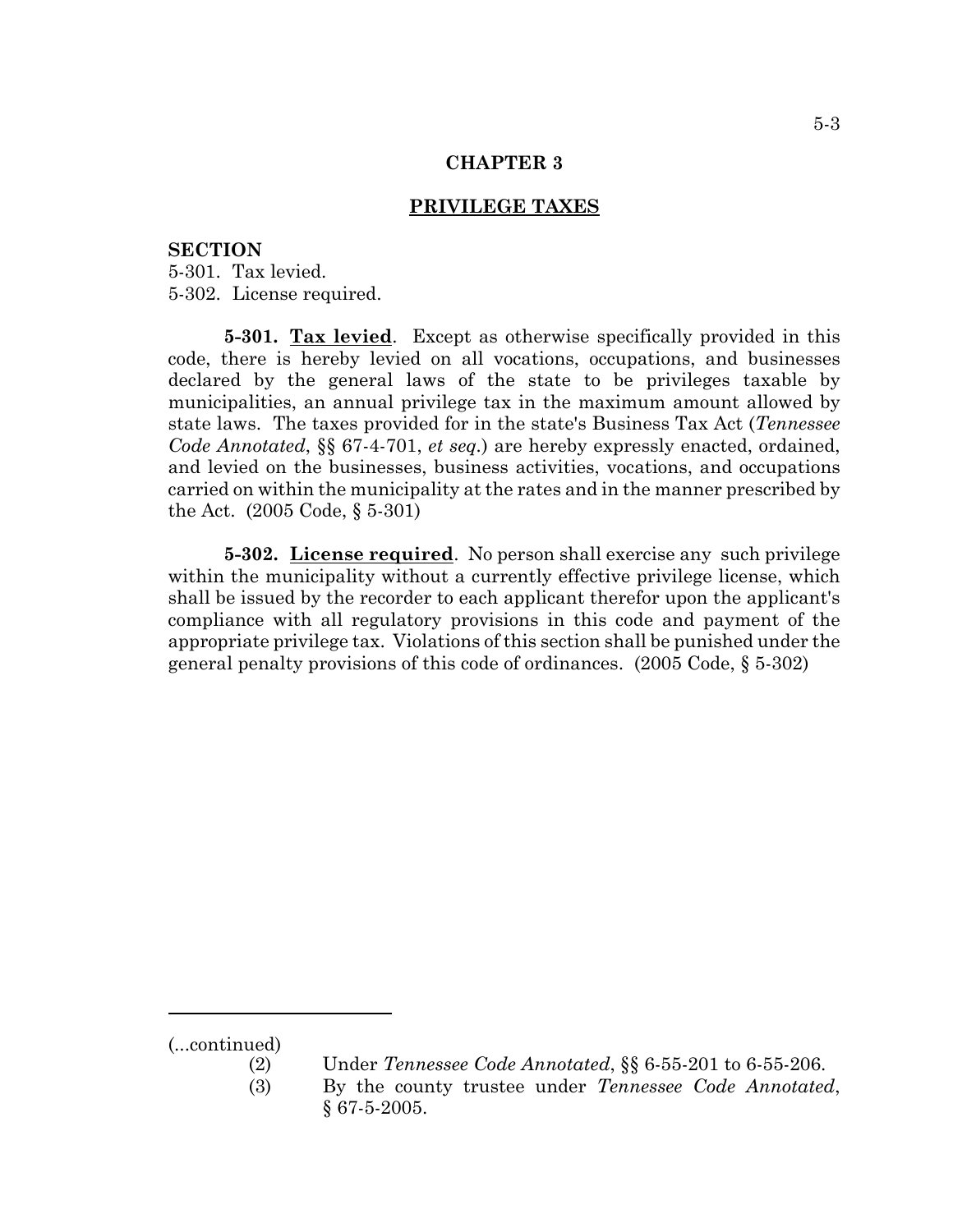### **PURCHASING**

## **SECTION**

- 5-401. Office of purchasing agent created.
- 5-402. Purchasing agent; duties.
- 5-403. Purchasing procedures.
- 5-404. Purchasing limits.

**5-401. Office of purchasing agent created.** As provided in *Tennessee Code Annotated*, §§ 6-56-301, *et seq.* the office of purchasing agent is hereby created and each department head shall act as a purchasing agent and shall faithfully discharge the duties of said office or appoint an individual to make purchases for their respective departments. Purchases shall be made in accordance with the Municipal Purchasing Act of 1983 and amendments thereto (*Tennessee Code Annotated* § 6-56-301, *et seq*.), this chapter and purchasing procedures approved by the governing body. (2005 Code, § 5-401, modified)

**5-402. Purchasing agent; duties**. The purchasing agent, or designated representative, as provided herein, shall purchase materials, supplies, services and equipment, provide for leases and lease-purchases and dispose of surplus property in accordance with the purchasing procedures approved by the governing body and filed with the city recorder. (2005 Code, § 5-402)

**5-403. Purchasing procedures**. After initial approval by resolution of the governing body of this city, changes or revisions to the purchasing procedures shall be made only by resolution. (2005 Code, § 5-403)

**5-404. Purchasing limits**. It shall be the policy of the City of Bradford that all municipal purchases costing in excess of ten thousand dollars (\$10,000.00) be competitively bid in compliance with the Municipal Purchasing Act of 1983 and amendments thereto. (Ord. #120312B, Dec. 2012)